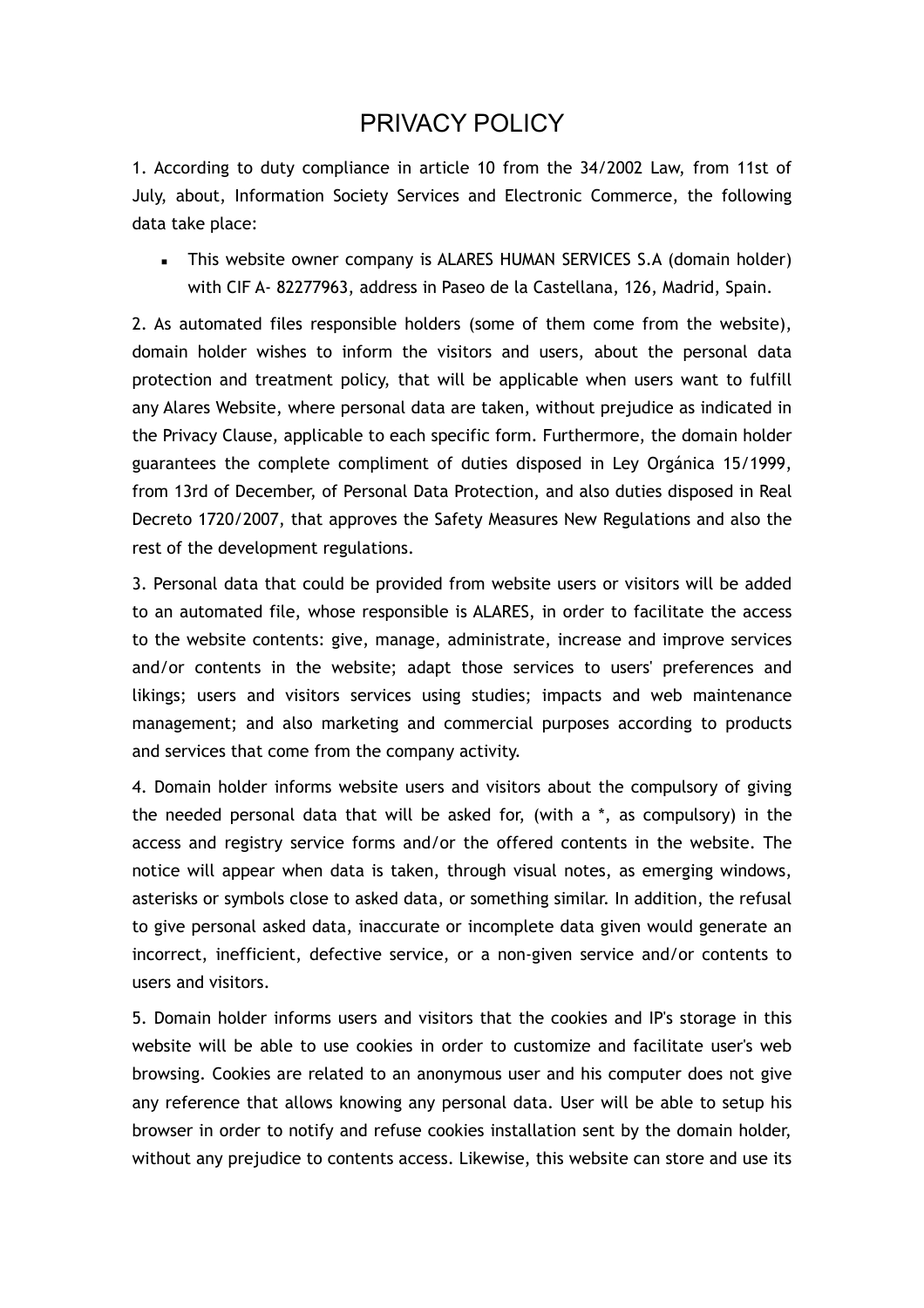users IP addresses in order to get some website use pursuit. The domain holder does not fix any IP address with identifiable personal data.

In any way, domain holder will assume any responsibility because of contents from some link in outside webpages, and will not guarantee technical availability, quality, reliability, accuracy, extent, veracity, validity and constitutionality of any material or information in any of those hyperlinks or another websites.

**6.** Domain holder informs the user about his responsibility assumption in the website. That responsibility is extended to any needed registry in order to access to some services or contents. The user, in that registry, will be responsible of giving true and legal information. As a consequence of this registration, a password can be given to the user and he will be responsible of it, and he will be committed to using it in a confidential and diligent way.

The user is committed to do a proper use of contents and services, as determined in privacy policy offered through this website, and in a declarative but no limitative way, he is also committed to not using them for (i) illegal or against to public order or good faith activities; (ii) giving racist, xenophobic, pornographic (illegal), terrorist or against human rights contents or advertising; (iii) hurting domain holder's or another people hardware and software, introduce or spread web virus or any other hardware or software that may cause damage; (iv) trying to access and, in case, using email accounts from other users and modify or manipulate their messages.

**7.** Some areas and services in this website are reserved to users who are clients, suppliers, employees or employment applicants.

8. Domain holder will ask users or visitors, in a general way, for her authorization for the personal data transfer or access (appropriate ones) to others, in order to get the services management that come from the website, and also the information and advertising when appropriate. Visitor and/or user authorizes the information sending that the domain holder considers that can be of his interest. Domain holder will enable the mechanism that allows, anytime, the refusal to informative sending. The user, in a general way, will be able to oppose to this through the following email contact: arco@alares.es (saying DELETE in the subject field).

9. Domain holder can modify this Privacy Policy, according to legal needs, or in order to adapt this policy to "Agencia Española de Protección de Datos" (AEPD) instructions, so we advise users to check the AEPD website periodically.

10. Domain holder knows exactly how to use and treat personal data from website users in order to manage offered services, or in order to send the commercial products or services communications that may be interesting for them.